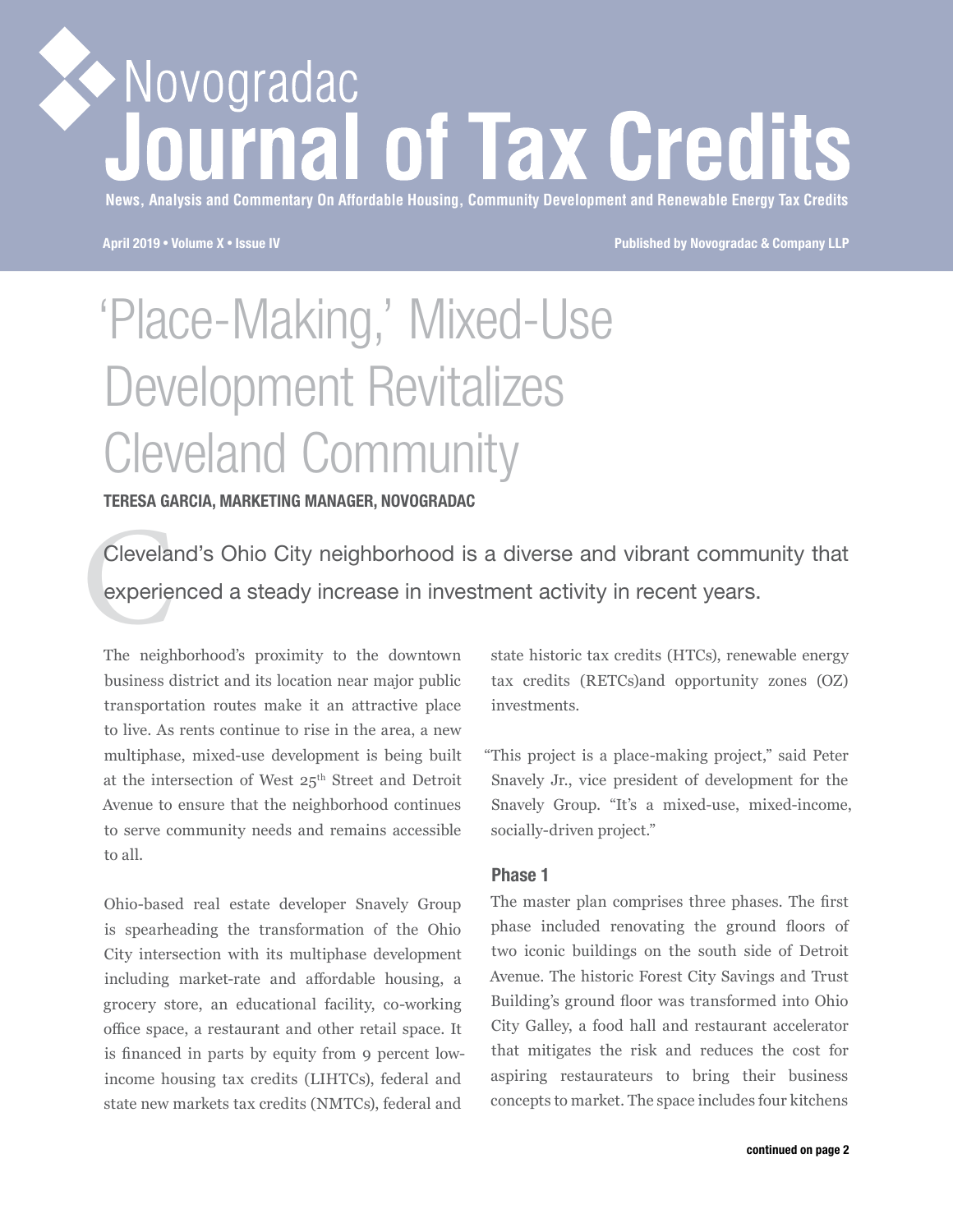

and more than 200 seats for patrons. The Seymour Building, immediately to the west, was redeveloped into The Beauty Shoppe co-working office space and Foyer café. The flexible workspace provides three tiers of membership from flex space to dedicated desks and even small offices for individuals and small teams.

Phase 1 also entailed constructing a building across the street with 194 market-rate apartments, known as The Quarter, and with 30,000 square feet of commercial space on the ground floor for the Music Settlement early education and music school, APG Office Furnishings, D.O. Summers dry cleaners, as well as The Grocery OHC, a local grocery offering healthy, locally sourced food in a former food desert.

The community-centric approach to the development was attractive to the project's financing partners.

*Image: Courtesy of David Joseph Photography* **Redevelopment of the historic Forest City Savings and Trust Building (left) and new construction of The Quarter (right) are part of a multi-phase, mixeduse revitalization of Cleveland's Ohio City neighborhood.**

"The Snavely Group deliberately set its sights on achieving these goals, working with [Cleveland Development Advisors (CDA)] and the other

sources of financing to drive the community outcomes– recognizing not only the demand for such product, but also the value in creating a truly mixed-income neighborhood. This is the first project CDA tapped three separate funds for, and it is a testament to their commitment to building communities, not structures," said Steve Luca, managing vice president for CDA, one of three community development entities (CDEs) that provided NMTC allocation to the West 25<sup>th</sup> and Detroit project. CDA contributed a \$2.5 million subordinate loan to the residential tower and \$10 million in federal NMTC allocation, totaling \$9.5 million in qualified low-income community investment. CDA's community development financial institution fund Cleveland Development Advisors Community Reinvestment Fund provided tenant improvement loans of \$200,000 for the Beauty Shoppe and \$500,000 for the Ohio City Galley.

"We were attracted by how the Snavely Group ensured that each component of the project complemented each other and addressed a specific community need," said Andrew Swary, executive vice president and general counsel for Finance Fund, which provided an aggregate \$6 million of federal NMTC allocation and nearly \$2.6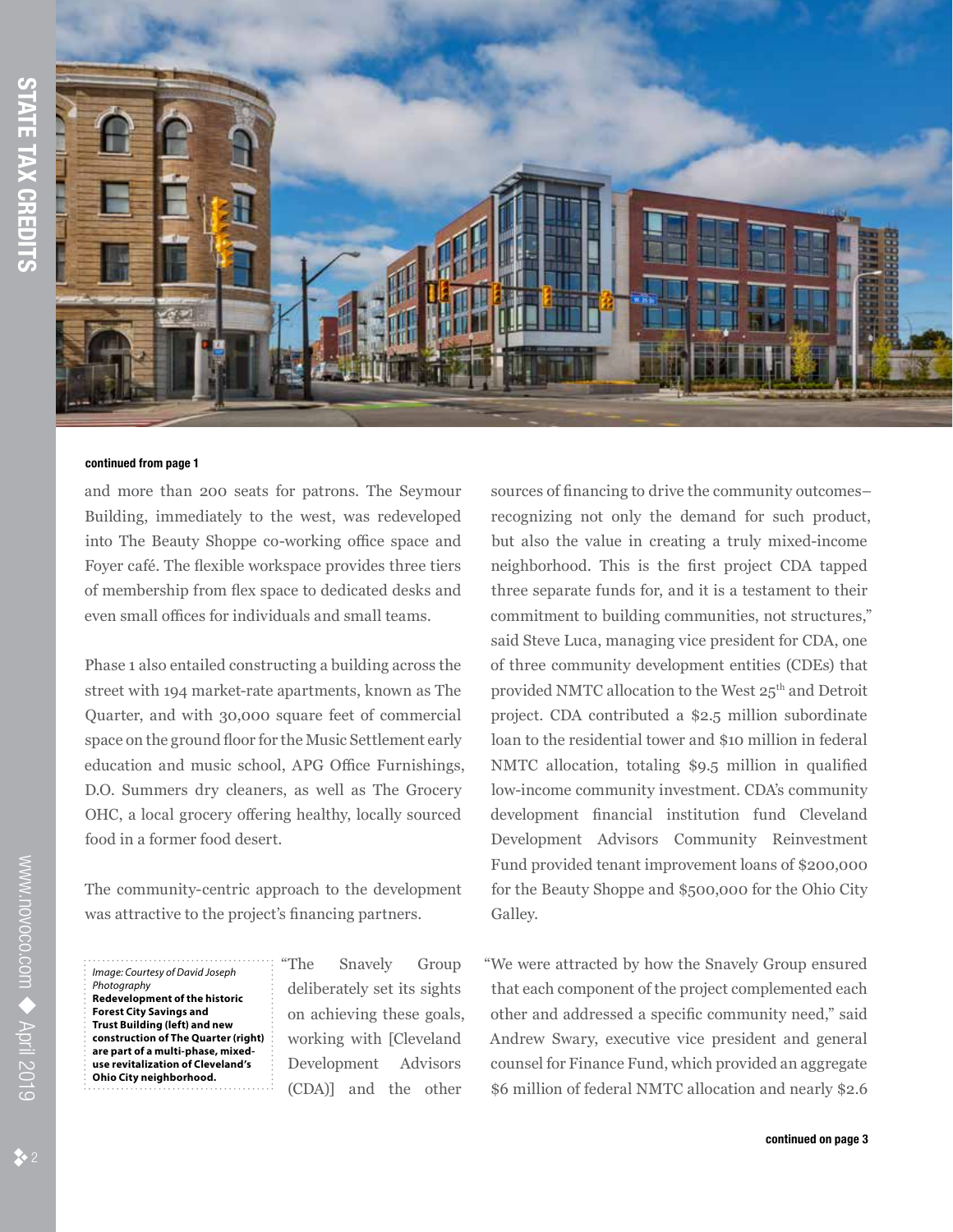million in state NMTC allocation. "The development team was very thoughtful about providing workforce and affordable housing, early childhood education, healthy foods, retail and entrepreneurial space in this distressed but transitioning neighborhood, which has been lacking in those services."

Capital One Community Renewal Fund (Capital One) was another CDE on the project and provided \$3 million in federal NMTC allocation. Capital One also contributed \$7.3 million of federal and state NMTC equity. "The project combined to deliver substantial quality job creation opportunities for the severely distressed community through both the construction cycle and its permanent phase," said Bert Holland, senior vice president of tax credit finance for Capital One. "The project had strong local support from the city and county, which further emphasized its importance to the local community."

At the local level, the city of Cleveland provided a 100 percent residential tax abatement for 15 years and tax-increment financing for the non-school portions of the project. "The city was very interested due to Mr. Snavely's passion to see the project through and incorporate housing units for lower-income residents," said Tracey Nichols, director of financial services for Project Management Consultants. "In addition, Snavely embraced the city's commitment to using 30 percent of subcontractors who were certified minority, female business and small businesses and agreed to contractors hiring at least 20 percent Cleveland residents. The location was critical to continuing development on the near west side of Cleveland. The city could not ask for a better partner to provide a project that would provide needed market-rate and below-market-rate apartments, as well as new businesses. … Overall, Snavely has really become a vital part of Cleveland development."

Phase 1 also benefited from two commercial loans facilitated by Enterprise Community Loan Fund (ECLF) with First National Bank of Pennsylvania, Village Capital Corporation and Finance Fund as participant lenders: a leveraged loan of more than \$7.5 million and a direct loan of about \$688,000. In addition, ECLF provided a \$1.1 million acquisition loan on the affordable housing portion of the transaction, which was repaid at equity closing.

Novogradac's Cleveland office provided NMTC consulting, transaction structuring and financial forecast for the Phase 1 commercial and Music Settlement portions, which are two separate NMTC structures closed together. Novogradac also provided audit and tax work for the commercial tenants of Phase 1 and other related entities, as well as financial forecast and tax preparation services for the commercial investors and the owner of The Quarter. "This mixedused, mixed-income development illustrates why tax incentives and financing tools are so crucial to helping drive thoughtful capital into growing neighborhoods," said Annette Stevenson, a partner in Novogradac's Cleveland office. "The dozens of public and private partners who worked on this redevelopment show that it truly takes a village to transform a community."

"It was very exciting to be involved with a development in Cleveland's Ohio City neighborhood that provides mixed-income housing options in a historic property, meeting the diverse needs of the neighborhood," said John DeJovine, a manager in Novogradac's Cleveland office. "These investments are great for the continued rejuvenation of Cleveland and its surrounding neighborhoods."

Phase 1 was completed in June 2018.

## **Phase 2**

Phase 2 of the development entails the adaptive reuse of the Forest City Savings and Trust Building's upper floors into affordable housing. The affordable housing property will offer 38 LIHTC apartments, including April 2019

Novogradac Journal of Tax Credits

Novogradac Journal of Tax Credits → April 2019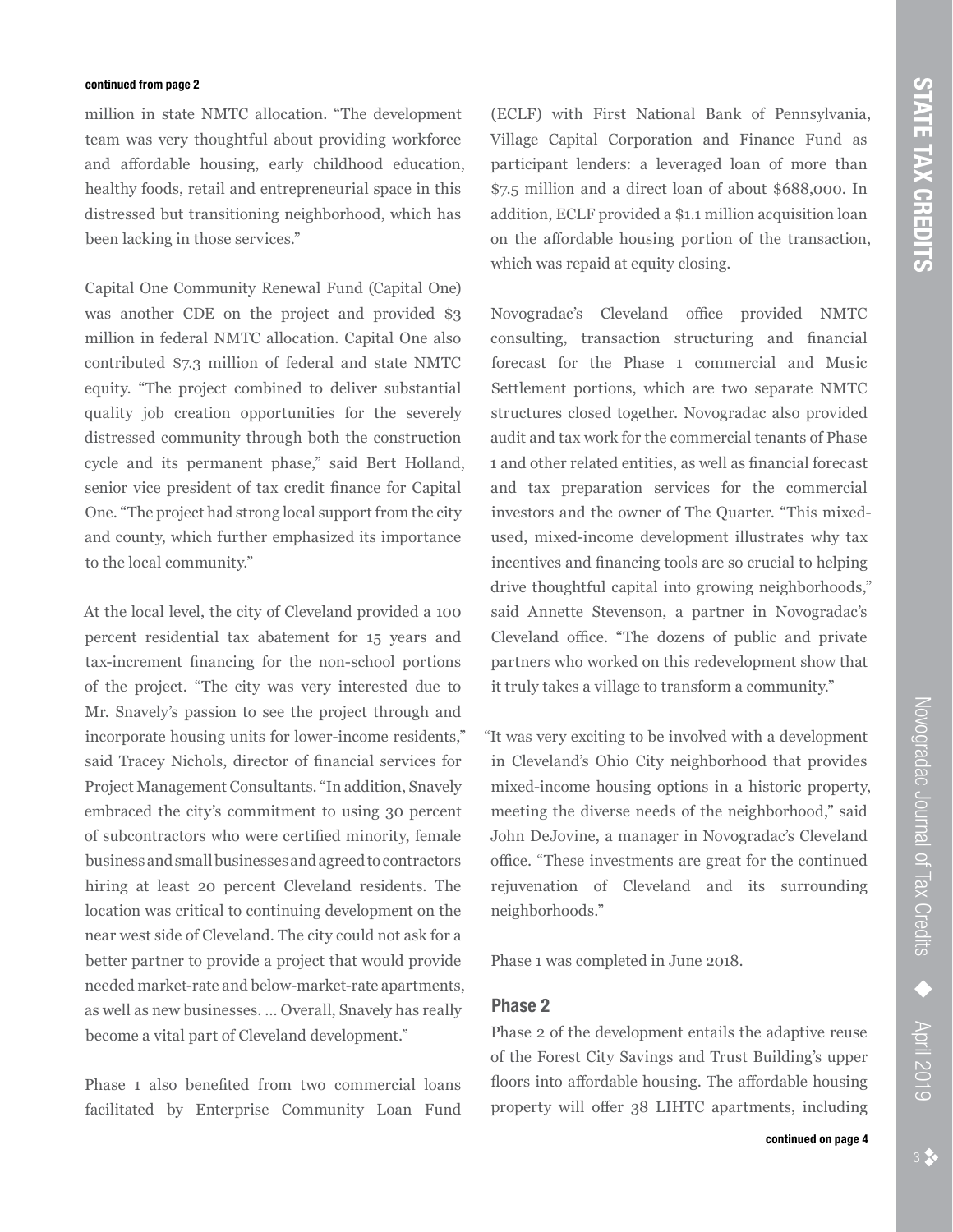18 one-bedroom, 14 two-bedroom and six efficiency apartments.

Amenities will include on-site gated parking, an elevator, a gym, a business center, gardening boxes, a playground and a rooftop patio. Residents will have access to five local social service agencies for workforce development, financial literacy, child care and health and wellness programs. Across the street, Snavely plans to build a 23-acre public park.

Forest City Square Apartments was designed using Enterprise Green Communities criteria and will offer LED lighting, Energy Star appliances, as well as a rooftop and canopy solar installation that will offset 75 percent of the property's energy use annually.

Project partners saw affordable housing as a way to give families an option to stay in the Ohio City neighborhood, rather than being forced by rising market rents to move to other areas. Forest City Square Apartments will be available to households earning 30 to 60 percent of the area median income (AMI). "We chose to do affordable housing … it makes sense to build strong and balanced communities," said Snavely.

A blend of multiple tax credit programs helped make Forest City Square Apartments a reality. Enterprise Housing Credit Investments syndicated nearly \$11.4 million in equity for Phase 2, including about \$9.4 million in federal LIHTC equity, \$1.9 million in federal HTC equity and \$138,000 in federal solar credit equity. "Enterprise has a long commitment to Cleveland's neighborhoods and to investing in affordable housing projects that advance complementary community development objectives," said Sean O'Hagan, senior underwriter at Enterprise. "This is creating affordable, well-designed homes in a desirable location within a neighborhood that has seen, and will continue to see, dramatically increasing rents. This is an important part

of making sure everyone benefits from opportunities in the neighborhood."

Foss provided \$1.5 million in state HTC equity. "It's an unbelievably complicated project and it really took a great team effort from the developer and various funding and investment sources," said Jonathan Levine, Foss' real estate investment manager. "The fact that it went off without a hitch is really impressive."

KeyBank Community Development Lending and Investment (CDLI) provided a \$9.9 million construction loan and a \$1.5 million HTC bridge loan. CDLI also provided a \$700,000 permanent loan in effect for the property's 15-year LIHTC compliance period. Kyle Kolesar, senior vice president of KeyBank CDLI, said that the property's proximity to KeyBank's headquarters made it an especially meaningful project. "It was a community development opportunity that was really important for us to be involved in," said Kolesar. "It fits into what KeyBank tries to do nationwide and the fact that it's in our own backyard less than a mile from our corporate headquarters is something we're proud of."

Novogradac provided transaction structuring and consulting on the LIHTC, federal and state HTC and RETC. "Novogradac's Cleveland office is proud to play a role in this transformation of Ohio City, which is such a historic and iconic part of our city's heritage," said Renee Beaver, a partner in Novogradac's Cleveland office. "Just as importantly, the tax incentives that make this multiphase development possible help ensure that the neighborhood is affordable and accessible to people from a range of incomes."

Phase 2 is expected to be completed in October.

## **Phase 3**

Next to the Forest City Square Apartments will be Phase 3 of the development, which will pair the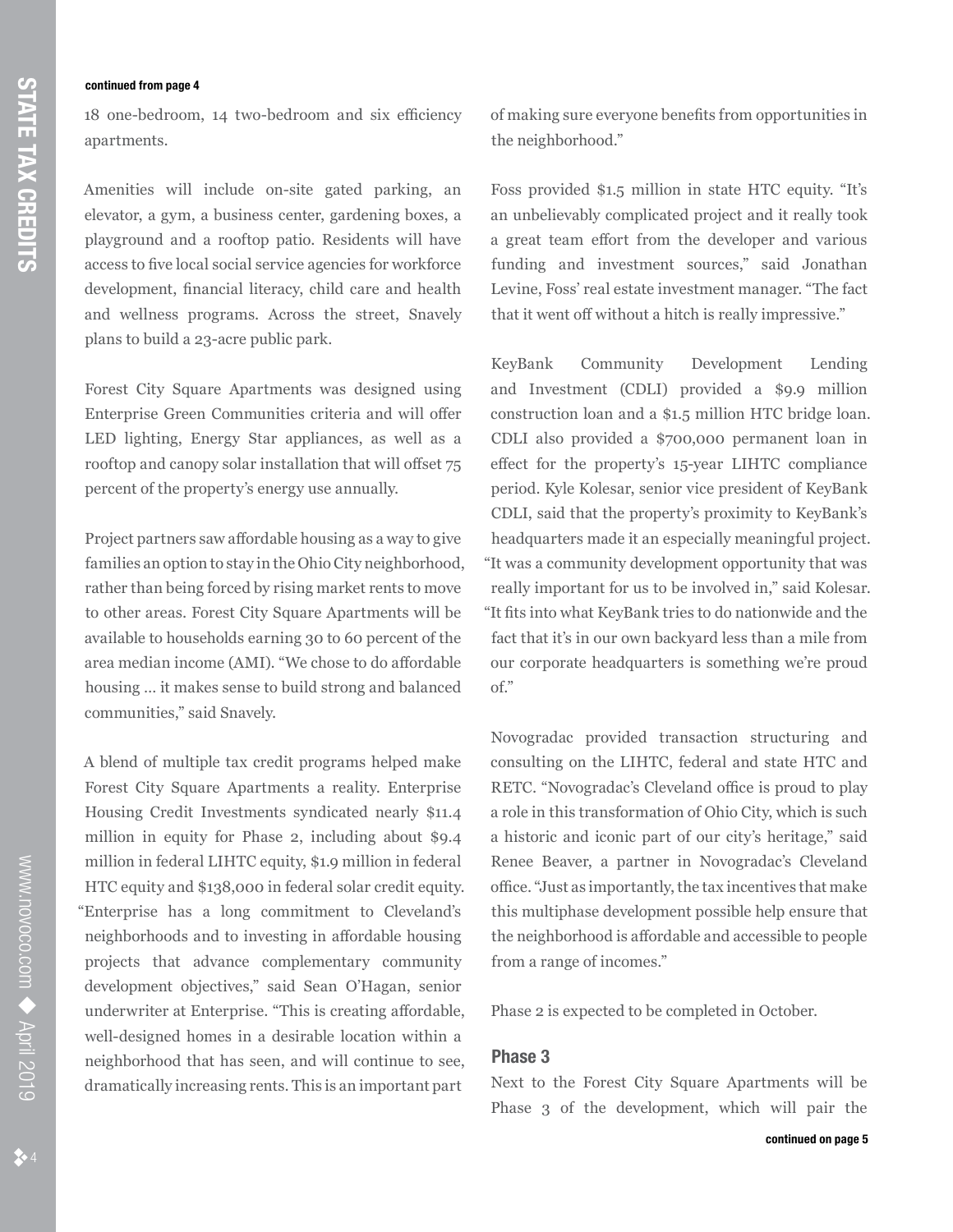adaptive reuse of an existing building with an adjacent new-construction, five-story apartment building. The 88 apartments will be available to residents earning up to 80 percent of the AMI.

Phase 3 will be financed with OZ investments, debt, equity and some city funds.

Construction will start this summer and is scheduled for completion within 12 months.

## **Neighborhood Impact**

Snavely sees West 25<sup>th</sup> and Detroit not as a distinct new community, but as an enhancement and build-out of an already-defined neighborhood. His vision is to

integrate these new investments into the fabric of the neighborhood so that the entire community can benefit from them. "The way we did it was to look at the needs of the community around us and what they wanted in it," said Snavely. "We married social missions with tax credit programs."

Whether it's by providing affordable housing to young families, giving aspiring restauranteurs a critical steppingstone or giving children from all economic backgrounds a chance at quality education, West  $25^{\text{th}}$ and Detroit offers something for everyone.  $\ddot{\bullet}$ 

*This article first appeared in the April 2019 issue of the Novogradac Journal of Tax Credits.* 

*© Novogradac 2019 - All Rights Reserved*

*Notice pursuant to IRS regulations: Any U.S. federal tax advice contained in this article is not intended to be used, and cannot be used, by any taxpayer for the purpose of avoiding penalties under the Internal Revenue Code; nor is any such advice intended to be used to support the promotion or marketing of a transaction. Any advice expressed in this article is limited to the federal tax issues addressed in it. Additional issues may exist outside the limited scope of any advice provided – any such advice does not consider or provide a conclusion with respect to any additional issues. Taxpayers contemplating undertaking a transaction should seek advice based on their particular circumstances.* 

*This editorial material is for informational purposes only and should not be construed otherwise. Advice and interpretation regarding property compliance or any other material covered in this article can only be obtained from your tax advisor. For further information visit www.novoco.com.*